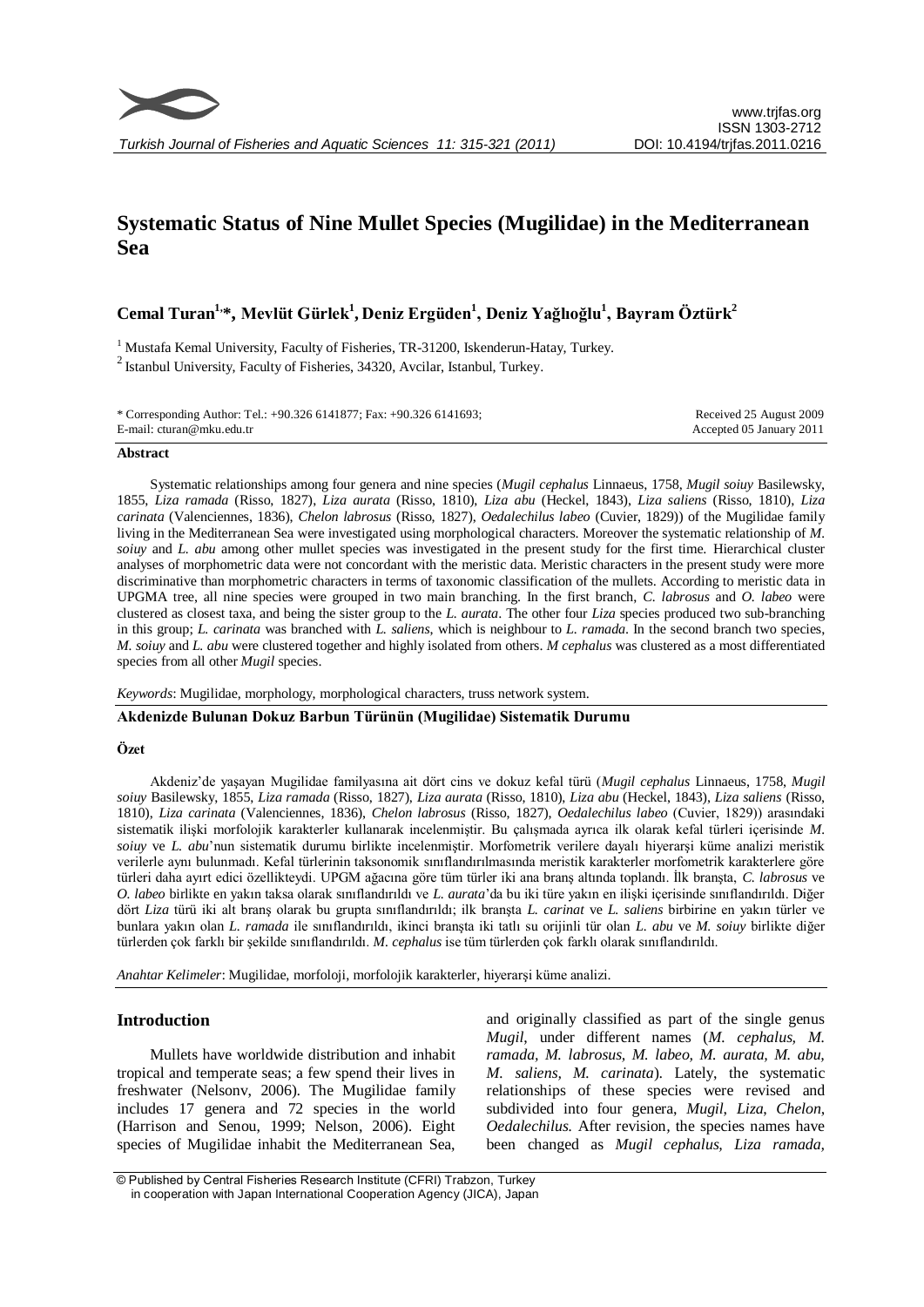*Chelon labrosus, Oedalechilus labeo, Liza aurata, Liza abu, Liza saliens, Liza carinata,* occurring along the Mediterranean Sea (Nelson, 2006) and one species, *Mugil capurii,* found at the Atlantic coast of Morocco and southward to Senegal (Nelson, 2006). *Mugil soiuy* has also recently been found in the Black Sea (Unsal, 1992). This is native to the Amur River estuary and brackish waters of the Sea of Japan (Zaitsev, 1991). *Mugil soiuy* was introduced into the Azov Sea during the early 1980s by Soviet scientists (Zaitsev, 1991). This species started to reproduce in the Sea of Azov and was reported to be very numerous along the South Crimean coast and was caught for the first time along the eastern Turkish Black Sea coast (Unsal, 1992). At the present *Mugil soiuy* are commonly fished in the Black Sea and rarely found in the Aegean Sea (Kaya *et al.,* 1998; Golani *et al.,* 2002). *L. abu* inhabit Asia: Irak and Pakistan and is reported from the Tigris, Europhrates and recently Orontes (connected to Mediterranean Sea) (Turan *et al.,* 2004) river systems in Turkey. The geographic distribution of *O. labeo* is restricted to the Mediterranean Sea. *C. Labrosus* and *L. carinata* inhabit the Mediterranean, the Eastern Atlantic coast and Indo-Pacific areas (Tortonese, 1975). *L. ramada* is found Mediterranean and the Black Sea (Ben-Tuvia, 1986) and *L. saliens* inhabit Eastern Atlantic, Mediterranean Sea, Black Sea, Sea of Azov and Atlantic coasts from Morocco to France, Caspian Sea (Baltz, 1991). *M. cephalus* is the only worldwide species occurring on several continental waters (Crosetti *et al*., 1994).

To date limited number of studies on morphologic between species and genera in the Mugilidae family in the Mediterranean Sea has been found (Schultz, 1946; Corti and Crosetti, 1996; Trewavas and Ingham, 1972; Harrison and Howes, 1991; Stiassny, 1993; Turan *et al*., 2000). Turan *et al.* (2000) investigated four species (*Mugil cephalus, Chelon labrosus, Liza aurata, Liza ramada*) of the Mugilidae family with morphologic data. On the other hand, it appears that there is lack of systematic studies comprising all the species using morphometric and meristic data together in the Mediterranean Sea. Also the systematic position of *M. soiu*y and *L. abu* among other mullet species was investigated in the present study for the first time.

The aim of this study is to contribute to the understanding of the systematic relationship of the Mediterranean grey mullet species using morphometric and meristic characters.

# **Material and Methods**

## **Laboratory Procedures**

Individual samples from each species were collected from Iskenderun Bay in North-eastern Mediterranean Sea and Trabzon Seaport in the Black Sea. Certain biological aspects of the samples are given in Table 1**.** 

## **Morphometric**

The truss network system described for fish body morphometrics (Strauss and Bookstein, 1982) was used to construct a network on mullet's body. Thirteen landmarks determining 24 distances were chosen and measured on the body, as illustrated in Figure 1. Fish were thawed, placed on their right side on acetate sheets, and body posture and fins were teased into a natural position. Each landmark was obtained by piercing the acetate sheet with a dissecting needle, and additional data such as eye diameter (ED), head width (HW), pectoral fin length (PFL) were also recorded with digital calliper. Only undamaged fish were included in the analyses. There were no significant correlation (P>0.05) between the standardized truss measurements and standard length, indicating that the size effect was successfully removed with the allometric transformation (Somers, 1986).

#### **Meristic**

Five meristic characters commonly used to describe mullets were examined using the number of: first dorsal fin rays (DFR1), second dorsal fin rays (DFR2), ventral fin rays (VFR), anal fin rays (AFR), pectoral fin rays (PFR), pyloric caeca (PC) under a binocular microscope.

**Table 1.** Location and biological features of mullet species. Standard deviations of mean stanfad length (STL) of samples are given brackets

| Species            | Locations         | Collection<br>Time | Gear     | Sample<br>size | Mean STL $(cm)$ ( $\pm$ SD)<br>(Min-Max) |
|--------------------|-------------------|--------------------|----------|----------------|------------------------------------------|
| Chelon labrosus    | 36°02' N 35°57' E | 07.06.2007         | Gill Net | 25             | $13.75 \pm 3.03$ (9.6-19.2)              |
| Oedalechilus labeo | 36°05' N 35°55' E | 21.05.2007         | Gill Net | 25             | $21.50\pm2.24(17.7-27.7)$                |
| Mugil cephalus     | 36°22′ N 35°50′ E | 15.05.2007         | Gill Net | 25             | $15.70 \pm 0.90$ (14.1-17.2)             |
| Mugil soiuy        | 41°01' N 39°35' E | 14.07.2007         | Gill Net | 10             | $39.33 \pm 1.51$ (37.0-41.2)             |
| Liza aurata        | 36°25' N 35°53' E | 04.06.2007         | Gill Net | 25             | $14.03 \pm 3.05$ (9.8-18.0)              |
| Liza abu           | 36°04' N 36°01' E | 16.07.2007         | Gill Net | 25             | $13.67 \pm 1.99$ (11.5-17.0)             |
| Liza carinata      | 36°36' N 35°30' E | 24.11.2007         | Gill Net | 25             | $11.59\pm0.82(10.1-13.2)$                |
| Liza ramada        | 36°49' N 36°09' E | 09.07.2007         | Gill Net | 25             | $13.20 \pm 0.82$ (12.0-14.7)             |
| Liza saliens       | 36°45' N 36°10' E | 14.07.2007         | Gill Net | 25             | $22.28 \pm 5.39$ (15.4-29.7)             |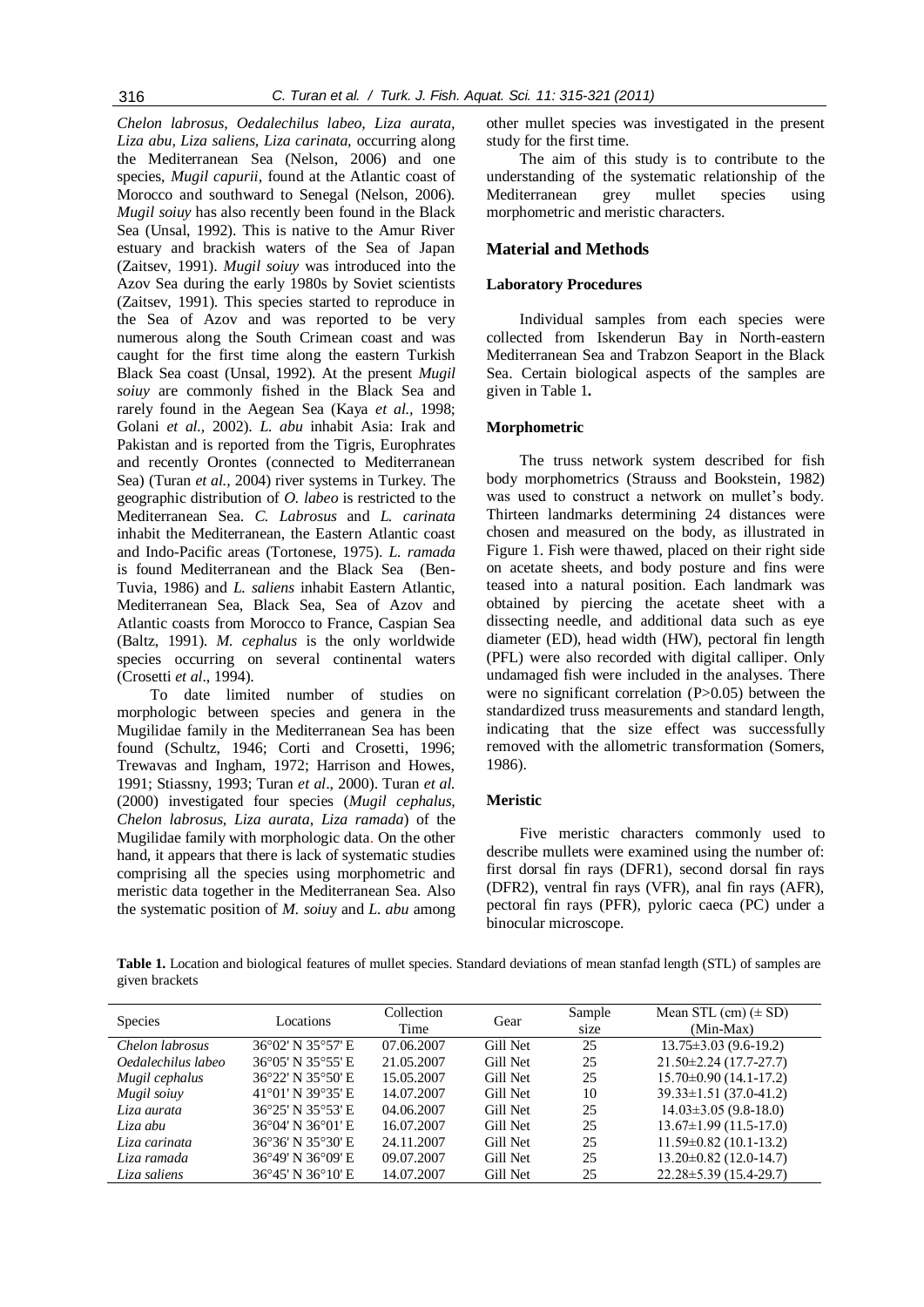#### **Multivariate Analyses**

Morphometric and meristic characters were used separately in the multivariate analyses, though these variables are different both statistically and biologically (Allendorf *et al.,* 1987; Ihssen *et al.,* 1981). Body measurements strongly correlate with body size, while in most fish meristic characters do not change during growth beyond some threshold body size (Strauss, 1985). Therefore allometric growth can result in heterogeneity of shape without providing information on differences in body proportion among populations (Reist, 1985). In the present study, there were significant correlations in size only for morphometric characters between the samples. Therefore transformation of absolute measurements to size–independent shape variables was accomplished by using the formula by Elliott *et al.* (1995);

 $M_{\rm adj} = M (L_s/L_o)^b$ 

where M: original measurement,  $M_{\text{adi}}$ : size adjusted measurement,  $L_0$ : standard length of fish,  $L_s$ : overall mean of standard length for all fish from all samples in each analysis. Parameter b was estimated for each character from the observed data as the slope of the regression of logM on logLo, using all fish in all groups. Correlation coefficients between transformed variables and standard length were calculated to check if the data transformation was effective in removing the effect of size in the data. The effectiveness of size transformations was evaluated by testing the significance of correlation between transformed variables and standard length. A significant correlation indicated an incomplete removal of size effects from the data. Size adjusted data were standardized and submitted to a canonical discriminant function analysis (DFA), and discriminant function (DF) scores were used in hierarchical cluster analyses using SPSS*v*13.0

statistical package program. The DFA combines a selection of body measures in a linear fashion to produce a mathematical function, which can be used to classify individuals into groups. In hierarchical cluster analyses, UPGMA dendogram based on Squared Euclidean distance was constructed to monitor taxonomic relationships among the species that does not plot actual distances but rescales the distance to numbers between 0 and 25.

#### **Results**

#### **Morphometric**

Univariate statistics (ANOVA) revealed highly significant (P<0.001) differences between species from all truss measurements. The canonical discriminant function analysis produced 8 functions (DFs). The first DF explained 49% and second and third DFs explained 20% and 12% of between-group variability respectively. The overall random assignment of individuals into their original group by the DFA was 100%. In order to illustrate which morphometric characters are playing role to differentiate species contribution of each variable to the canonical functions were examined, and high contribution from measurements 2\_3, 3\_12, 1\_2, PFL, HW, ED were observed (Table 2).

The UPGMA cluster analysis of morphometric data did not cluster species on the bases of current meristic status of Mugilidae (Figure 2). Three main branching were produced: in the first branch, *C. labrosus* was clustered as a closest taxa to *L. ramada*, being the sister group to *O. labeo*, and *L. aurata* and *M. cephalus* were branched more divergently from these three species. In the second group, *L. carinata* was clustered together with *L. abu*, being sister to *M. soiuy*. *L. saliens* seen to be morphometrically most divergent from the other species and was branched as a third group.



**Figure 1.** Locations of the 13 landmarks for constructing the truss network on fish ( $\bullet$ ) and morphometric lengths between dots. Landmarks refer to (1) anterior tip of snout at upper jaw, (2) most posterior aspect of neurocranium (beginning of scaled nape), (3) origin of dorsal fin, (4) insertion of dorsal fin, (5) origin of  $2^{nd}$  dorsal fin, (6) insertion of  $2^{nd}$  dorsal fin, (7) anterior attachment of dorsal membrane from caudal fin, (8) posterior end of vertebrae column, (9) anterior attachment of ventral membrane from caudal fin, (10) insertion of anal fin, (11) origin of anal fin, (12) insertion of pelvic fin, (13) posteriomost point of maxillary. Picture modified from Bauchot (1987).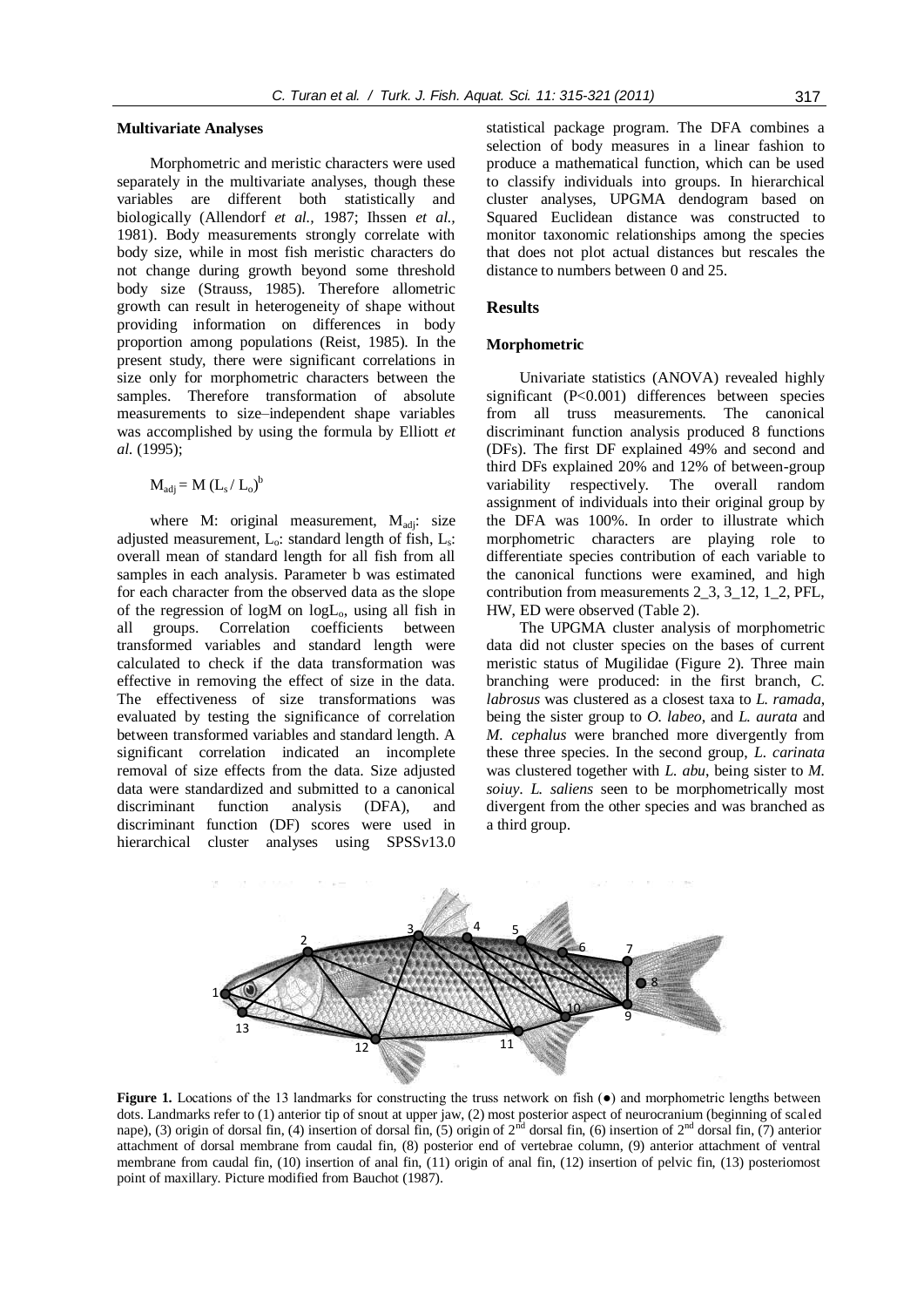# **Meristic**

Observed meristic characters of nine mullet species (Table 3) were in the range of their description given by Nelson (2006). Highly significant (P<0.001) differences between species were observed from all meristic characters. Dorsal (DFR1) and ventral fin rays (VFR) were constant in each group and could not be computed in the Univariate analysis.

**Table 2.** Contribution of morphometric and meristic variables to the canonical functions. Variables ordered by size of correlation within the functions \*, indicate largest correlation between each variable and any discriminant function

|                  | Function |                |          |                |           |          |           |          |
|------------------|----------|----------------|----------|----------------|-----------|----------|-----------|----------|
| Morphometric     |          | $\overline{2}$ | 3        | $\overline{4}$ | 5         | 6        | 7         | 8        |
| $2_{-}3$         | $-0.065$ | $0.416*$       | $-0.126$ | 0.076          | $-0.029$  | $-0.051$ | 0.097     | 0.022    |
| $3_{12}$         | $-0.232$ | $-0.345*$      | 0.137    | 0.258          | 0.129     | $-0.225$ | $-0.068$  | 0.128    |
| $1_{-2}$         | $-0.125$ | $-0.213*$      | 0.129    | 0.095          | $-0.076$  | 0.056    | 0.163     | 0.196    |
| PFL              | 0.008    | 0.177          | $0.438*$ | 0.233          | $-0.026$  | $-0.028$ | 0.056     | $-0.070$ |
| ED               | $-0.202$ | 0.076          | $0.422*$ | 0.302          | $-0.369$  | 0.142    | 0.006     | $-0.030$ |
| <b>HW</b>        | $-0.015$ | $-0.234$       | $0.268*$ | $-0.134$       | $-0.149$  | $-0.019$ | 0.121     | 0.031    |
| 69               | $-0.163$ | 0.008          | $-0.079$ | $0.476*$       | $-0.023$  | 0.323    | 0.080     | $-0.058$ |
| $7-9$            | $-0.028$ | $-0.213$       | $-0.297$ | $0.372*$       | 0.060     | 0.186    | 0.133     | $-0.247$ |
| $5-9$            | $-0.146$ | $-0.005$       | $-0.107$ | $0.313*$       | $-0.134$  | 0.280    | $-0.144$  | $-0.084$ |
| $1_12$           | 0.026    | 0.062          | $-0.064$ | $0.251*$       | 0.014     | $-0.002$ | 0.212     | 0.227    |
| $12 - 13$        | 0.042    | 0.019          | $-0.178$ | $0.225*$       | 0.068     | $-0.107$ | 0.137     | 0.005    |
| $10_11$          | $-0.163$ | 0.118          | 0.055    | $-0.221*$      | $-0.035$  | 0.197    | 0.051     | $-0.179$ |
| $6 - 7$          | $-0.026$ | 0.025          | $-0.041$ | $0.211*$       | 0.183     | 0.105    | 0.046     | $-0.111$ |
| $2_{12}$         | 0.047    | 0.083          | $-0.018$ | $0.196*$       | 0.176     | 0.011    | 0.152     | 0.014    |
| $2_{11}$         | 0.078    | 0.131          | $-0.071$ | $0.189*$       | $-0.131$  | $-0.110$ | $-0.044$  | 0.104    |
| $3_{-}4$         | 0.055    | $-0.311$       | $-0.097$ | 0.152          | $0.492*$  | 0.058    | $-0.188$  | 0.040    |
| $4 - 10$         | 0.073    | $-0.034$       | 0.003    | 0.068          | $-0.402*$ | 0.251    | 0.068     | 0.203    |
| $4 - 11$         | 0.026    | $-0.181$       | 0.071    | 0.168          | $-0.308*$ | 0.241    | $-0.149$  | 0.129    |
| $3 - 10$         | 0.105    | $-0.159$       | 0.032    | 0.169          | $-0.285*$ | 0.020    | $-0.053$  | 0.024    |
| $4_{9}$          | 0.064    | 0.018          | $-0.022$ | 0.151          | $-0.285*$ | 0.181    | $-0.050$  | 0.216    |
| $1_13$           | $-0.064$ | 0.018          | 0.198    | 0.011          | $-0.128$  | $0.462*$ | 0.299     | $-0.048$ |
| $5 - 10$         | $-0.195$ | $-0.146$       | $-0.075$ | 0.139          | $-0.332$  | $0.343*$ | $-0.051$  | $-0.072$ |
| $3 - 11$         | 0.126    | $-0.230$       | 0.035    | 0.262          | $-0.103$  | 0.160    | $-0.352*$ | 0.273    |
| $2_{13}$         | $-0.072$ | $-0.116$       | 0.122    | $-0.064$       | 0.017     | $-0.100$ | $0.240*$  | 0.035    |
| $4\_5$           | 0.172    | $-0.017$       | 0.088    | $-0.036$       | $-0.298$  | 0.197    | 0.097     | $0.309*$ |
| $11_12$          | $-0.061$ | $-0.029$       | $-0.093$ | 0.174          | $-0.104$  | 0.002    | $-0.174$  | $0.277*$ |
| $9 - 10$         | $-0.051$ | 0.046          | $-0.052$ | 0.174          | 0.170     | 0.173    | $-0.203$  | $0.238*$ |
| Meristic         |          |                |          |                |           |          |           |          |
| <b>PFR</b>       | $0.950*$ | $-0.177$       | 0.100    | $-0.239$       |           |          |           |          |
| PC               | 0.228    | $0.833*$       | 0.381    | $-0.330$       |           |          |           |          |
| DFR <sub>2</sub> | 0.021    | $-0.273$       | $0.896*$ | $-0.349$       |           |          |           |          |
| <b>AFR</b>       | 0.087    | $-0.042$       | 0.570    | $0.816*$       |           |          |           |          |



**Figure 2.** UPGMA tree of Squared Euclidiean distances based on morphometric data.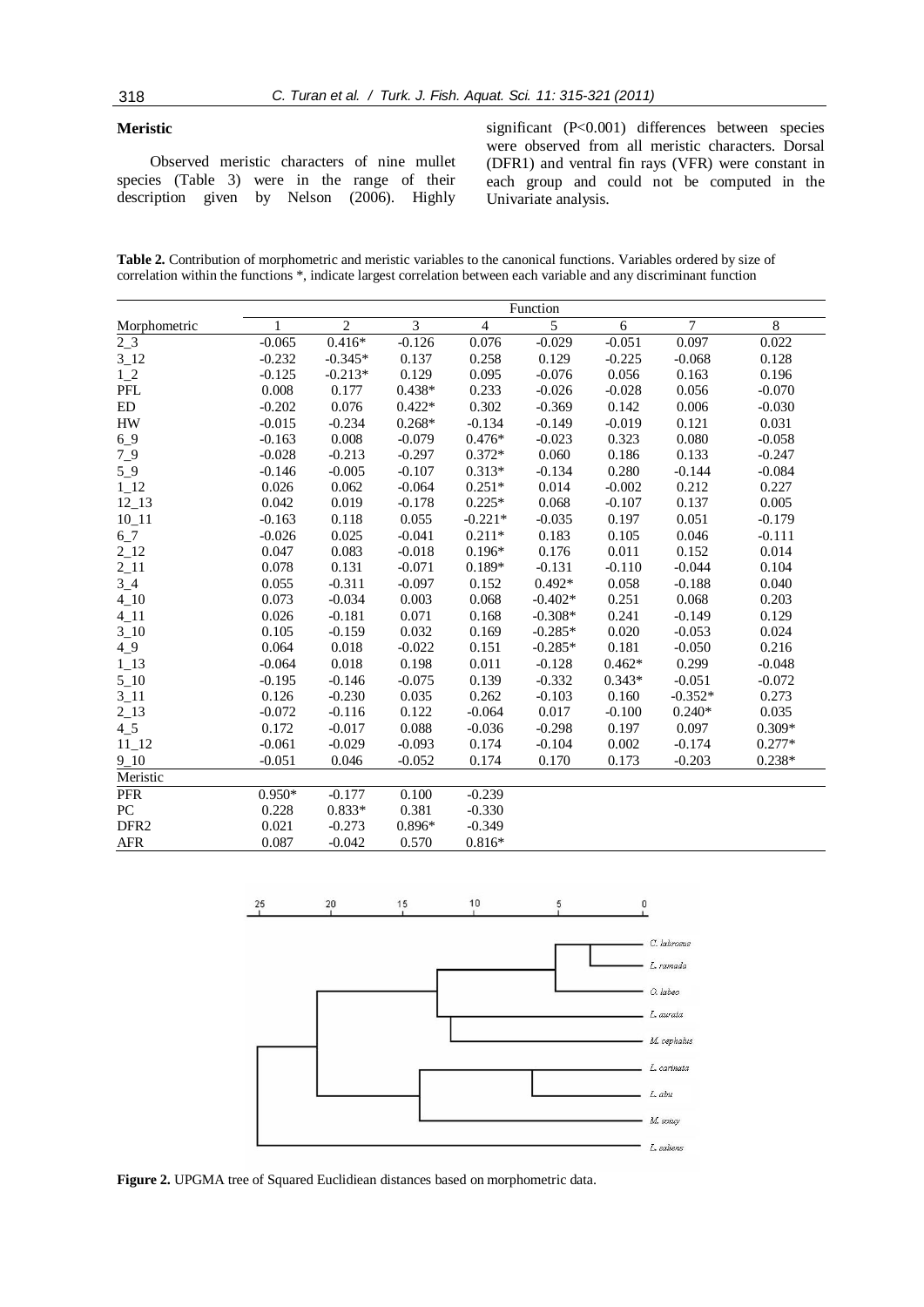| <b>Species</b>     | DFR 1     | DFR 2   | <b>VFR</b> | <b>AFR</b>       | <b>PFR</b> | PC      |
|--------------------|-----------|---------|------------|------------------|------------|---------|
| Chelon labrosus    | IV        | I 8     | I 5        | III 8-9          | 17         | $6 - 7$ |
| Oedalechilus labeo | <b>IV</b> | 18      | I 5        | $III$ 8-10       | 16-17      | 6       |
| Mugil cephalus     | IV        | I 8     | I 5        | $III$ 8-9        | 17         |         |
| Mugil soiuy        | <b>IV</b> | $I$ 8-9 | I 5        | III 8-9          | 16         | $4 - 5$ |
| Liza aurata        | IV        | I 8     | Ι5         | $III$ 8-9        | 16         | $7-8$   |
| Liza abu           | <b>IV</b> | $I$ 7-8 | I 5        | III <sub>8</sub> | $11 - 12$  | $3-5$   |
| Liza carinata      | <b>IV</b> | I 7     | I 5        | $III$ 7          | 15         |         |
| Liza ramada        | IV        | $I$ 7-8 | I 5        | $III$ 8-9        | 16-17      | $6 - 8$ |
| Liza saliens       | IV        |         | I5         | $III$ 7-8        | 16         | $7-9$   |

**Table 3**. Observed meristic counts of the nine mullet species.

The first discriminant function explained 63% of between group variability and the second, third and fourth explained 29%, 6%, 2% respectively. Component loadings showed that PFR, PC, DFR2, AFR characters are playing key role to differentiate species respectively (Table 2).

Hierarchical cluster analyses of meristic data clustered *O. labeo* and *C. labrosus* as a closest taxa being the sister group to *L. aurata.* The neighbouring branch is made up of *L. carinata, L. saliens* and *L. ramada*. *M. cephalus* was most divergently clustered in the dendogram and close to its sister species *M. soiuy* and *L. abu* (Figure 3).

# **Discussion**

Taxonomic description of fishes has commonly relied on the description of unique sets of morphological characters. Meristic characters in the present study were rather more discriminative than morphometric characters in terms of taxonomic classification of the mullets. Segmented rays in the dorsal (DFR2) and anal fins and pectoral fins, and also pyloric caeca were most discriminative characters in the present classification of mullets. Such characters are phylogenetically informative to distinguish between species of the Mugilidae.

The present meristic analysis within the family Mugilidae did not reveal similar pattern of morphologic results among the species. On the other hand, morphometric data were not congruent with meristic data. Based on meristic data UPGMA tree splited *Liza* and *Mugil* genera species into two main clusters. In the first group, *M. cephalus* was clustered with its sister species *M. soiuy*, supporting monophyletic status of *Mugil* genera. The results revealed that *M. cephalus* was morphologically more divergent than *M. soiuy* from the other Mediterranean taxa. On the other hand, *L. abu* is grouped within the *Liza* genera and sister group into three *Liza* species (*L. ramada*, *L. saliens*, *L. carinata*). However *O. labeo* and *C. labrosus* species was clustered together and included within the *Liza* genera. Similar controversy was also reported in connection with chromosome analysis by Cataudella *et al.* (1974) who did not find significant differences in the karyotype of

*C. labrosus* compared to the three Mediterranean species of the *Liza* genus. Several studies have also questioned the present systematic status of the Mugilidae. Turan *et al.* (2000) analyzed by using Truss network system and 10 meristic characters of four grey mullets and all mullet species (*M. cephalus, C. labrosus, L. aurata, L. ramada*) were clearly different from each other. Antovic and Simonovic (2006) investigated interspecific variability and phenetic relationships in six southern Adriatic mullet species (*M. cephalus*, *C. labrosus*, *L. aurata, L. ramada*, *L. saliens* and *O. labeo*)*,* and as a result *M. cephalus* was clearly separated from the other species and the species of the genus *Liza* were phenetically most similar.

Caldara *et al.* (1996) compared DNA sequences of mitochondrial cytochrome b and 12S rRNA genes for six mullets species and observed lowest genetic distance between *C. labrosus* and *L. saliens*. Papasotiropoulos *et al.* (2002) investigated phylogenetic relationship of five mullet species (*M. cephalus, C. labrosus, L. aurata, L. ramada* and *L. saliens*) with PCR-RFLP of mtDNA gene segments and found that *L. saliens* and *C. labrosus* were the closely related species while *M. cephalus* was the most distinct one. A similar result reported by Rossi *et al.* (2004) using allozyme data and 16s mt-rRNA, reffered to *M. cephalus* as being the most divergent species and the existence of a main cluster including all the Mediterranean species of *Liza* and *C. labrosus*. Also, Rossi *et al.* (2004) indicated that the Mediterranean species of *Liza* did not form a monophyletic group exclusive of *Chelon* and thus, the monophyly of the whole genus should be reconsidered.

In addition to several previous studies (Harrison and Howes, 1991; Caldara *et al*., 1996; Murgia *et al*., 2002; Gornung *et al*., 2001, 2004), and this study is consistent in not identifying the Mediterranean Liza species as a monophyletic group. This is in agreement with our previous studies based on allozyme data (Turan *et al.*, 2005). Morever, Turan *et al.* (2005) reported that *C. labrosus* and *O. labeo* clustered as closest taxa and were sister group to *L. ramada. M. cephalus* and *M. soiuy*, clustered together and were clearly isolated from the other three genera. It is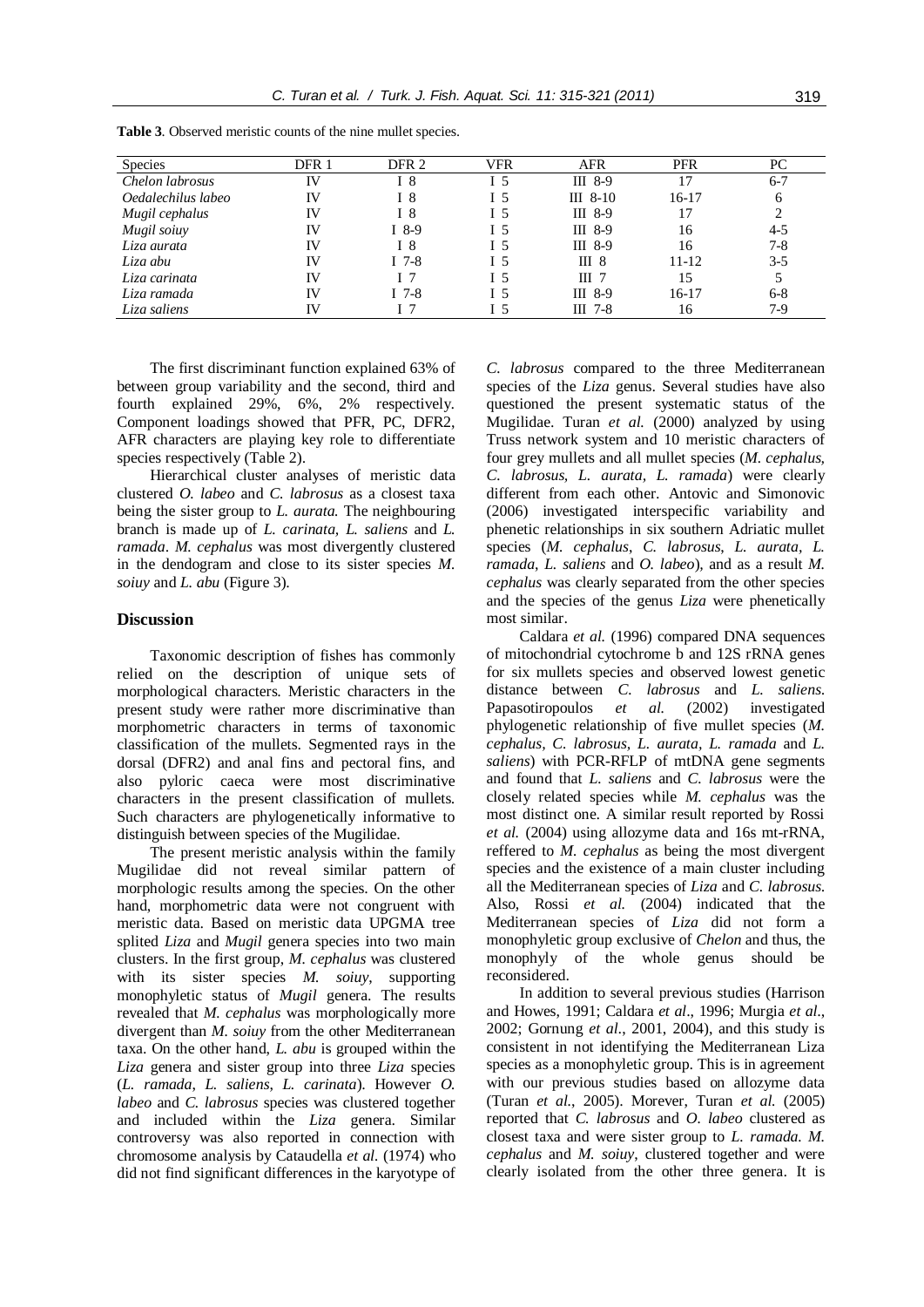

**Figure 3.** UPGMA tree of Squared Euclidiean distances based on meristic data.

reported in a recent phylogenetic study by Papasotiropoulos *et al.* (2007) using three (12s rRNA, 16s rRNA, and COI) mtDNA segments that the greatest genetic differentiation was observed between *M. cephalus* and all the other species studied, while *C. labrosus* and *L. aurata* were the closest taxa.

Our present study, indicated that *Liza* monophyly were not supported, allowing room for the plea to get more data to resolve the systematics of mullets. *M. cephalus* and *M. soiuy* supported monophyletic status of *Mugil* genera, which had higher morphologic compared to other Mediterranean taxa. However, *Chelon* and *Oedalechilus* genera species were clustered within the *Liza* genera. The separation of *Liza*, *Chelon* and *Oedalechilus* might be unnatural, and that the monophyletic origin of the genus *Liza* is questionable. However the existence of such differences in morphologic and phylogenetic studies of Mugilidae in the literatures is not uncommon (Cataudella *et al.,* 1974; Menezes *et al.,* 1992; Caldara *et al.,* 1996; Rossi *et al.,* 1998; Fraga *et al.,* 2007). Therefore, more studies are needed to integrate not only more species but also different genetic data (mtDNA, nDNA vs.).

In conclusion, we did not detect any appreciable degree of morphologic differentiation between *Liza, Chelon* and *Oedalechilus* species. This was strongly supported by our previous genetic study (Turan *et al.,* 2005) based on allozymic data. At the same time, other similar studies based on mtDNA and allozyme data (e.g., Caldara *et al.,* 1996; Rossi *et al.,* 2004; Papasotiropoulos *et al.*, 2007) seem to be in agreement with our current findings, leaving room for reconsidering the modern systematic classification of those species. The lack of congruence in the morphologic results of mullet species suggests us scrutinizing the present status of *Mugil* species with more comprehensive investigations using molecular genetic and morphologic markers together.

#### **References**

- Allendorf, F.W., Ryman, N. and Utter, F. 1987. Genetics and Fishery Management. In: N. Ryman and F. Uttter (Eds.), Past, Present and Future in Population Genetic Fisheries Management, University of Washington Press, Seattle and London: 1-20.
- Antovic, I. and Simonovic, P. 2006. Phenetic relationships of six species of mullets (Mugilidae) from the south Adriatic, as inferred from the study of the visceral and dermal skeleton. Russian Journal of Marine Biology, 32: 250-254. doi:10.1134/S1063074006040080.
- Baltz, D.M. 1991. Introduced fishes in marine systems and inland seas. Biological Conservation, 56: 151-177. doi:10.1016/0006-3207(91)90015-2.
- Bauchot, M.L. 1987. Poissons osseux. In: W. Fischer, M.L. Bauchot and M. Schneider (Eds.), Fiches FAO d'identification pour les besoins de la pêche. (rev.1). Méditerranée et mer Noire. Zone de pêche 37. Commission des Communautés Européennes and FAO, Rome: 891-1421.
- Ben-Tuvia, A. 1986. Mugilidae. In: P.J.P. Whitehead, M.L. Bauchot, J.C. Hureau, J. Nielsen and E. Tortonese (Eds.), Fishes of the North-eastern Atlantic and Mediterranean, UNESCO, Paris: 1197-1204.
- Caldara, F., Bargelloni, L., Ostellari, L., Penzo, E., Colombo, L. and Patarnello, T. 1996. Molecular phylogeny of grey mullets based on Mitochondrial DNA sequence analysis: Evidence of differential rate of evolution at the intra family level. Molecular Phylogenetics and Evolution, 6: 416-424. doi: 10.1006/mpev.1996.0090.
- Cataudella, S., Civitelli, M.V. and Capanna, E. 1974. Chromosome complement of the Mediterranean mullets (Pisces, perciformes). Caryologia, 27: 93.
- Corti, M. and Crosetti, D. 1996. Geographic variation in the grey mullet geometric morphometric analysis using partial warp scores. Journal of Fish Biology, 48: 255- 269. doi: 10.1111/j.1095-8649.1996.tb01117.x.
- Crosetti, D., Nelson, W.S. and Avice, J.C. 1994. Prononunced genetic structure of mitochondrial DNA among populations of the circum-globally distributed grey mullet (*Mugil cephalus* Linnaeus). Journal of Fish Biology, 44: 47-58. doi: 10.1111/j.1095-8649.